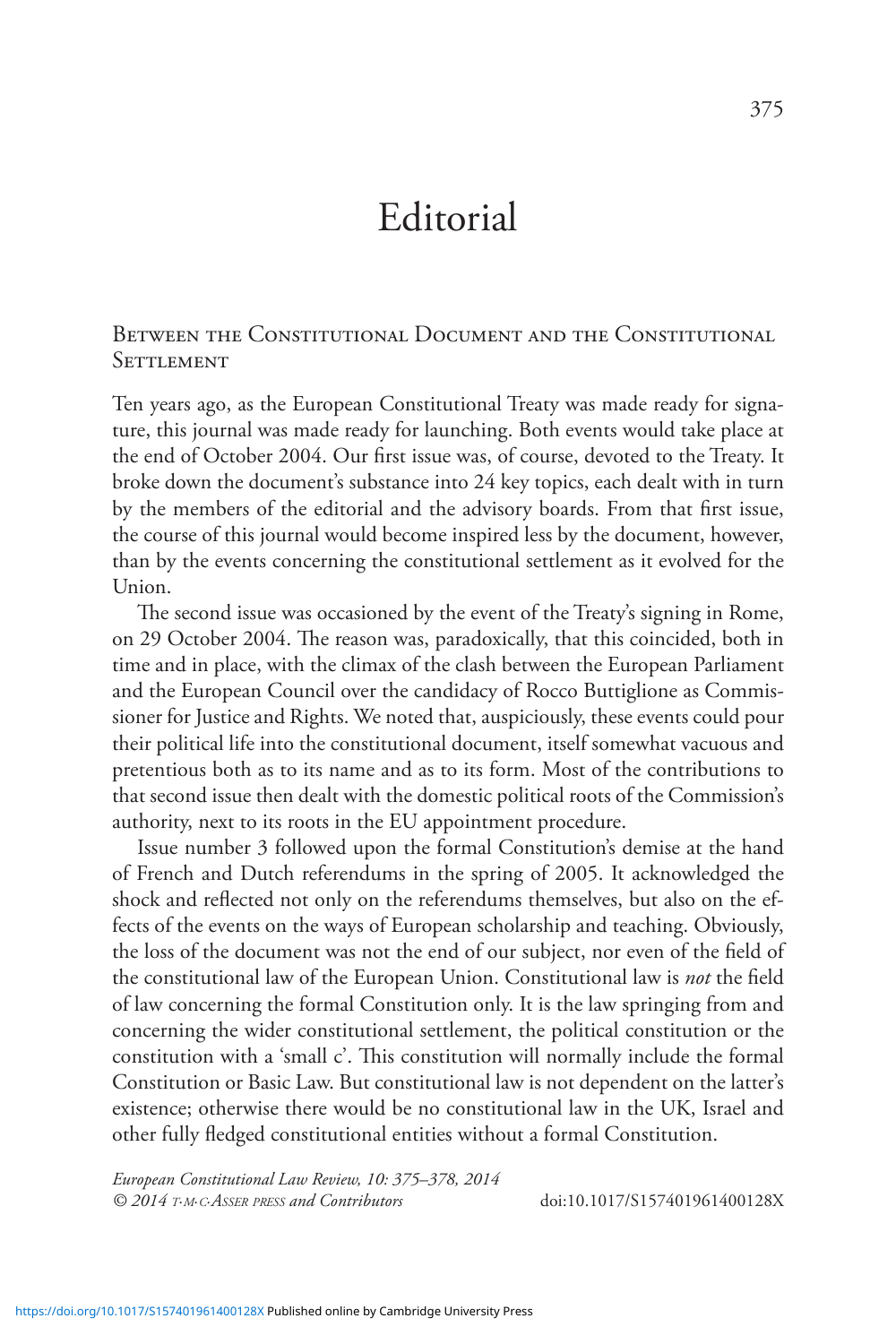The EU's constitutional settlement depends not on the existence of a formal Constitution, but on the Union's real political authority, insofar as this is autonomous from the member states and their societies. While this autonomy may be quite limited, it is nevertheless undeniable. And it is to this constitutional settlement that EU constitutional law contributes.

Constitutional law thus depends, for its acknowledgment and for its development, on a wider-than-legal reality. This Constitutional Law Review was inspired by the Constitutional Treaty, all right, but could go ahead without it. The Union's constitutional law, both as a category and as a live and evolving reality, was acknowledged by the same Treaty, but had originated before it and could go ahead developing without it. And it would. Just think of the developments following elections.

In our second issue, on the Barroso drama, (better called the 'Buttiglione drama'), we noticed that the events played out so perfectly, with a lot of luck for the European Parliament, that the Parliament would find it a hard act for itself to follow. Now in the summer of 2014, just ten years later, the Parliament managed just that, and it even clearly managed to better itself. True, the election of Juncker to chair of the European Commission once more involved a lot of luck and circumstance, as had the veto of Buttiglione. But this time the event was a clear objective of the Parliament's strategy. And this time, the rule *probably* resulting from the clash, i.e. that the presidency of the Commission will be determined by the EP elections between opposing 'Spitzenkandidaten', is a rule much more powerful than the one coming out of the Buttiglione episode, i.e. that the EP can vote down individual Commission candidates in the appointment procedure.

For the existence of the rule, the causal relationship between the election and the appointment, to be plausible, it will need to be confirmed by the facts in the next round, preferably in a situation of conflict. Several other elements would also strengthen the argument about the existence of the rule. First: an anticipatory restructuring of the electoral process from the early stages on, with a greater presence of member state political leaders in the choice of 'Spitzenkandidaten'. We expect this to happen. Second: an open acknowledgment by the political leaders of the automaticity of the process – something still denied by a number of them before and during the 2014 nomination process, including Merkel, Rutte and, obviously, Cameron. Third: observance of the rule itself. It may be noted that observance of the rule is facilitated by a willingness of the European Council to take the nominating decision by a qualified majority vote – as evidenced by its recently outvoting Cameron.

It would be quite a setback for the Parliament if it would let this one slip away. If it does not, the established interpretation of the treaty provision (Art. 17(7) TEU) prescribing the European Council to 'tak[e] into account the elections to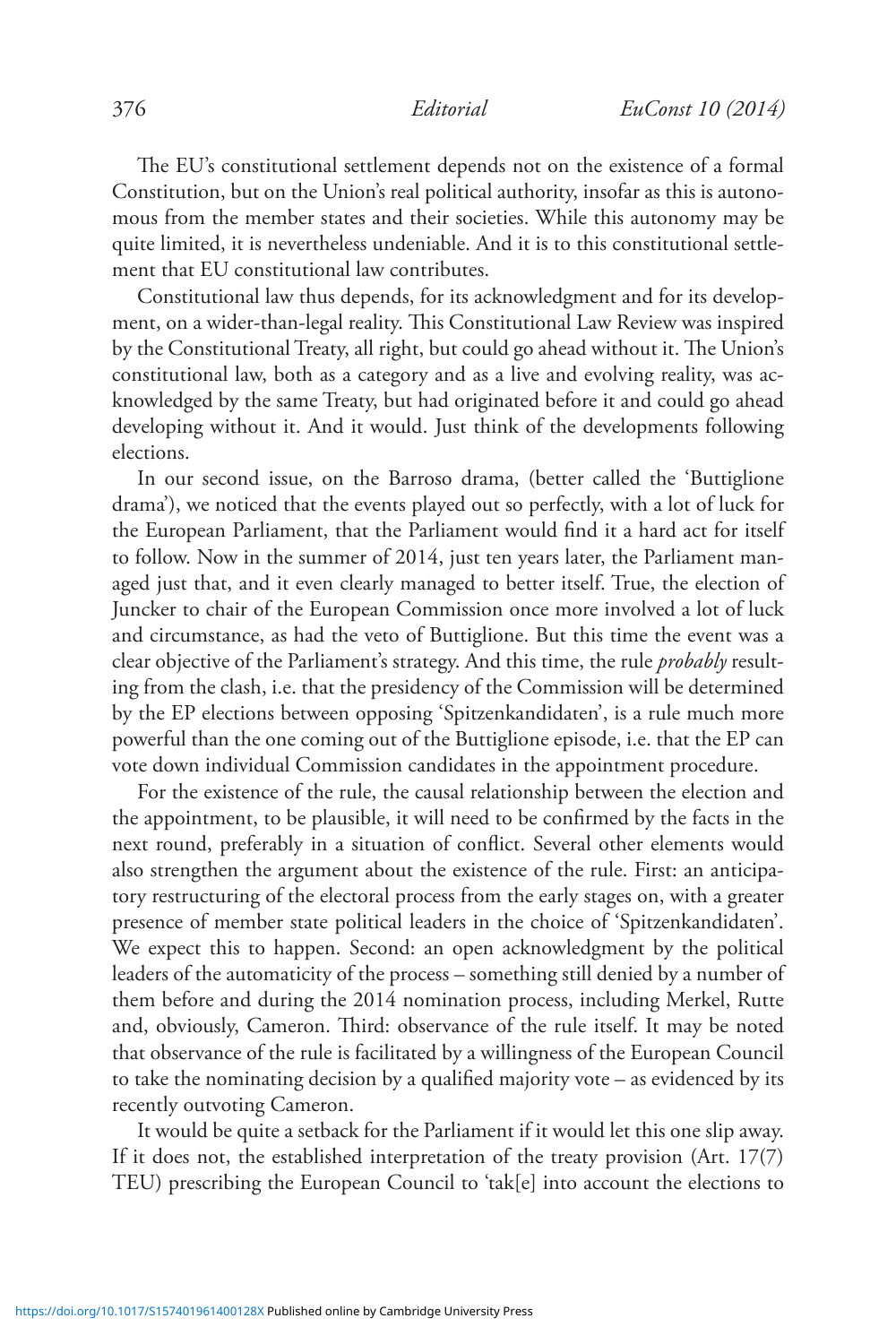the European Parliament' will now be that the presidency of the Commission will be determined by the EP elections between opposing 'Spitzenkandidaten'. The exact formula of this rule will depend on future events. It may very well turn out to be that the European Council nominates the winning 'Spitzenkandidat', as was the case in 2014, but this is not the only possible outcome. Depending on internal European Parliament dynamics, it could also be a less strict rule that the choice of Commission president should reasonably reflect the substantive outcome of the parliamentary vote. Or develop towards an entitlement of the 'Spitzenkandidat' of the biggest group to lead the consultations on the choice of a new Commission president (the mandate was this time given to the European Council president), both with the members of the European Council and with the political groups in the European Parliament. The latter interpretation would introduce an element of procedural automaticity, but no automaticity as to result.

Once the new rule is firmly part of the EU's constitution (small c), or constitutional settlement, as a key new rule enhancing the political authority of the system as a whole, it will have upgraded the Union's political constitution. One could in fact say that it will have brought a major shift from the intergovernmental to the *political*. At the same time the good old notional couple of *intergovernmental* v. *supranational* is being pushed further past its shelf date.

A set of further novelties and understandings has appeared from these elections. The most striking novelty is no doubt the way in which Italian prime minister Matteo Renzi, who came to power in Italy in February 2014 through a palace coup in his party, obtained a full democratic *home legitimacy* as prime minister through his local 42% score in these *European elections*. Far from being only 'second order elections', this ballot thus figured locally as a convincing 'first order one'.

Renzi proceeded to cash in on his victory at the European plane as well, by profiling himself immediately as the European Council member with the clearest, the most surprising and the freshest home power base. And a social democrat at that, quite against the tides. In this way European elections play off into results for different authorities, both at the European and the member state levels. Come to think about it, it is the same with national elections. These not only play off at the member state level, but also at the European one. After all, it is the *national* elections that normally provide both the membership of the *European* Council and its democratic underpinning. You might say that the parliamentary elections in most member states are, importantly, about whether the candidate prime minister from the right or from the left will be sent to the European Council.

Such electoral cross-overs appearing between the member states and the EU polity seem to have so far largely escaped the attention of constitutional legal scholarship, while they unmistakably enliven the EU's constitution both as to its